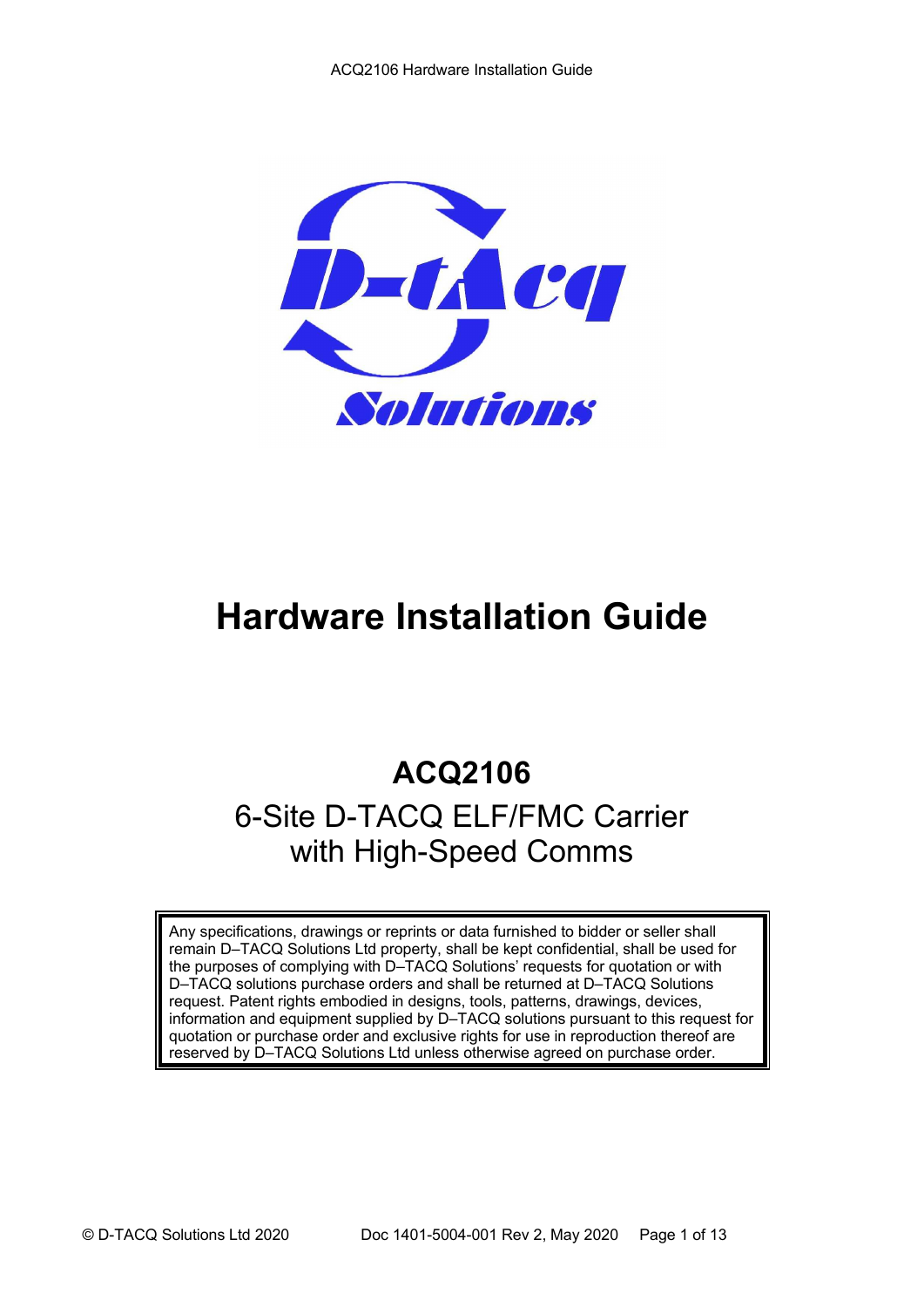## **Table of Contents**

| 5 |  |  |  |  |  |
|---|--|--|--|--|--|
| 6 |  |  |  |  |  |
| 7 |  |  |  |  |  |
|   |  |  |  |  |  |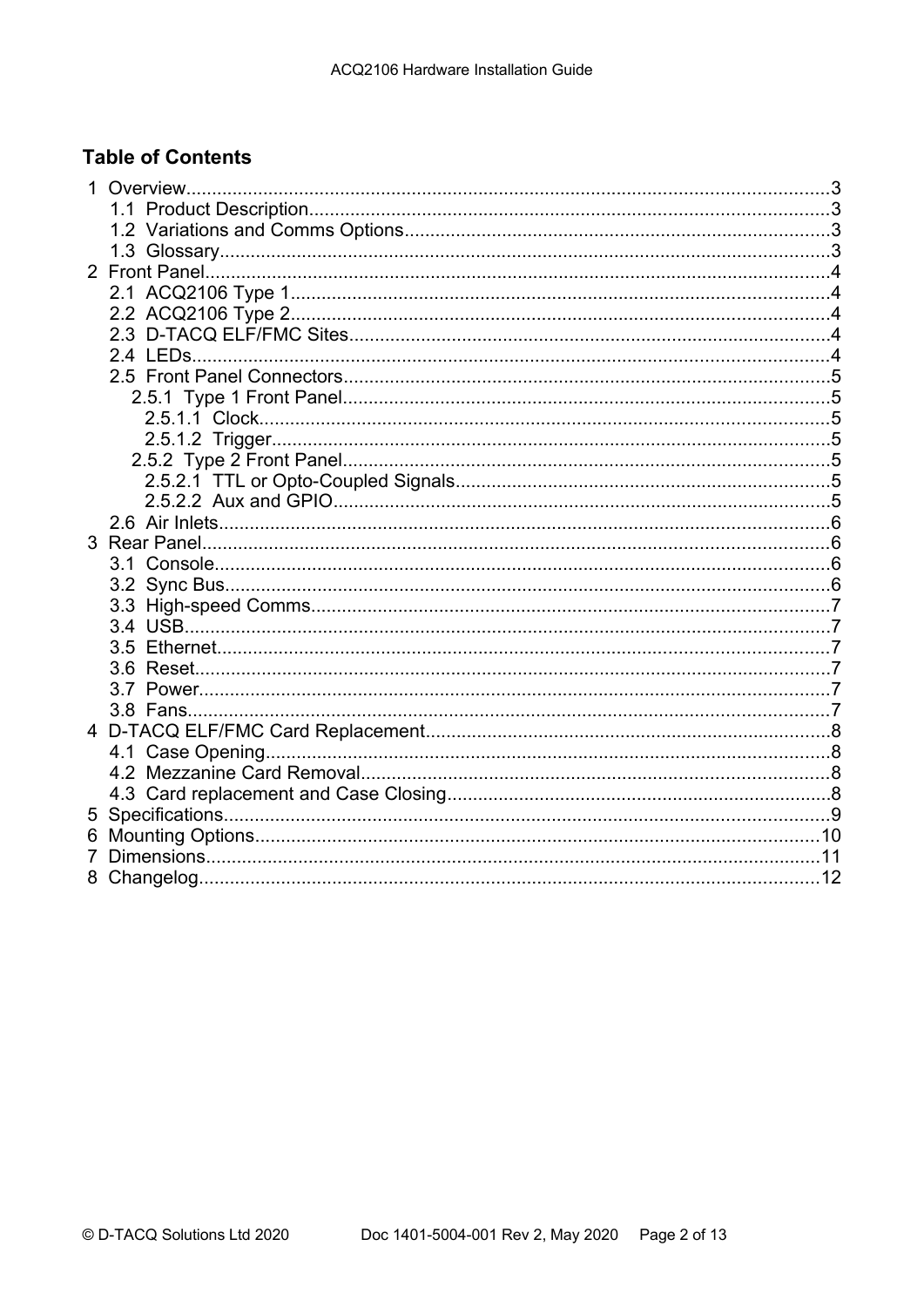## **1 Overview**

## **1.1 Product Description**

ACQ2106 is a 1U, 19" rack-mountable carrier designed to accommodate up to six D-TACQ ELF or FMC modules, allowing up to 192 simultaneous analog data acquisition channels in one enclosure. ACQ2106 provides multiple high-speed comms links for high data throughput as well as gigabit Ethernet or USB 2.0 options. The system uses a Xilinx Zynq-7000 All Programmable SoC Z-7030 running Linux. External front panel Clock and Trigger inputs are also provided.

Please note the ACQ2106 is not recommended for use with third-party FMC modules.

## **1.2 Variations and Comms Options**

ACQ2106 can be configured for multiple high-speed comms options. For other options including PCIe or local storage please contact D-TACQ.

| <b>Product Name</b> | <b>Description</b>                                      |
|---------------------|---------------------------------------------------------|
| ACQ2106+SFP4        | Connectivity via up to 4x 5Gbps SFP+ Fiber Optic ports. |

Analog voltage is set to ±13V as standard, but please contact D-TACQ for alternatives.

## **1.3 Glossary**

- *FMC*: [FPGA Mezzanine Card, ANSI/VITA 57.1](http://www.vita.com/fmc.html)
- • [Xilinx ZYNQ SoC](http://www.xilinx.com/products/silicon-devices/soc/zynq-7000/index.htm)
- *FPGA*: Field Programmable Gate Array
- *LPC*: FMC Low Pin Count wiring standard
- *ULPC*: FMC Ultra Low Pin Count (D-TACQ)
- *DLPC*: FMC Ultra Low Pin Count with extra signalling per site (D-TACQ)
- Extended, *ELF*: D-TACQ Mechanical Superset of FMC Standard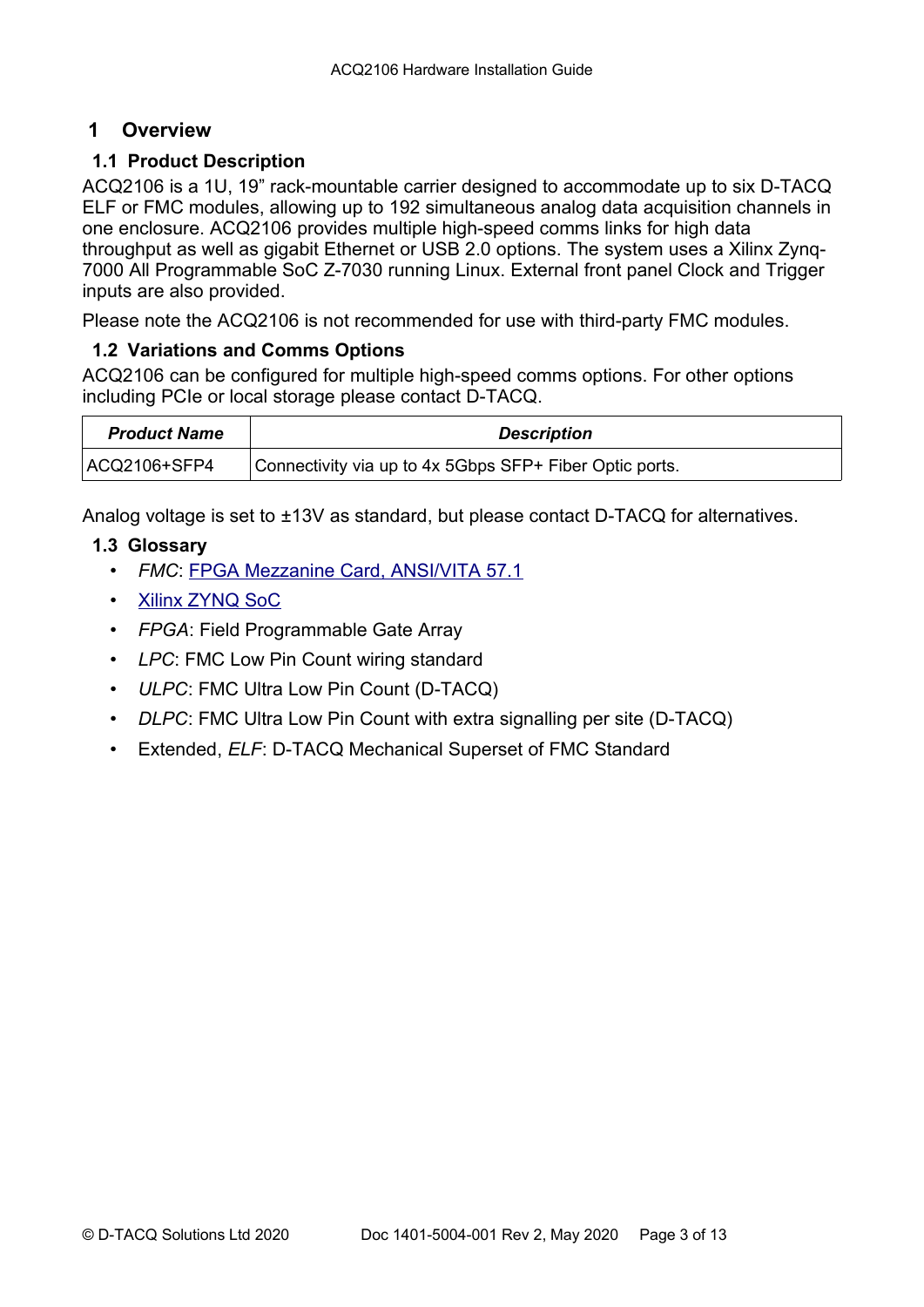## **2 Front Panel**

## **2.1 ACQ2106 Type 1**

This is the original ACQ2106 Front Panel Manufactured until early 2020. The Front Panel appearance is shown below



*Drawing 1: Type 1 ACQ2106 Front Panel*

## **2.2 ACQ2106 Type 2**

This is the updated ACQ2106 Front Panel Manufactured from early 2020. The Front Panel appearance is shown below, for 6 VHDCI cut outs.



*Drawing 2: Type 2 ACQ2106 Front Panel*

## **2.3 D-TACQ ELF/FMC Sites**

ACQ2106 has space for six D-TACQ ELF/FMC modules. Please note the sites are not recommended for third-party FMC modules. Please contact D-TACQ for details on our range of modular data acquisition cards, and see section [4](#page-8-0) for details on field replacement.

## **2.4 LEDs**

Upon power-up, the PWR LED should light, followed 20s later by LD to indicate loading of the FPGA. When Linux boots, an LED test sequence will be shown, showing red and green on each LED.

| <b>LED</b>     | <b>Description</b> |                                                                                                                                                                              |  |  |
|----------------|--------------------|------------------------------------------------------------------------------------------------------------------------------------------------------------------------------|--|--|
| $C1-C6$        | Red                | Card present, invalid configuration. Analog Power disabled if any card is invalid.                                                                                           |  |  |
|                | Green              | Card present, valid configuration. Analog power enabled if all cards are valid.                                                                                              |  |  |
| <b>CLK</b>     | Red                | Unused at present.                                                                                                                                                           |  |  |
|                | Green              | Lit when a valid clock signal is in use.                                                                                                                                     |  |  |
| <b>TRIG</b>    | Red                | Unused at present.                                                                                                                                                           |  |  |
|                | Green              | Lit when a valid trigger signal is being received on the rear panel connector.                                                                                               |  |  |
| S <sub>1</sub> | Red                | Unused at present. Available for user use.                                                                                                                                   |  |  |
|                | Green              | Unused at present. Available for user use.                                                                                                                                   |  |  |
| S <sub>2</sub> | Green              | Heartbeat – flashes to indicate Linux activity.                                                                                                                              |  |  |
| LD             | Green              | Lights approximately 20s after power-up to indicate FPGA loaded. If unlit after<br>this, check the validity of the SD card image or check the Console for error<br>messages. |  |  |
| <b>PWR</b>     | Green              | Lit when digital power supplies are all valid.                                                                                                                               |  |  |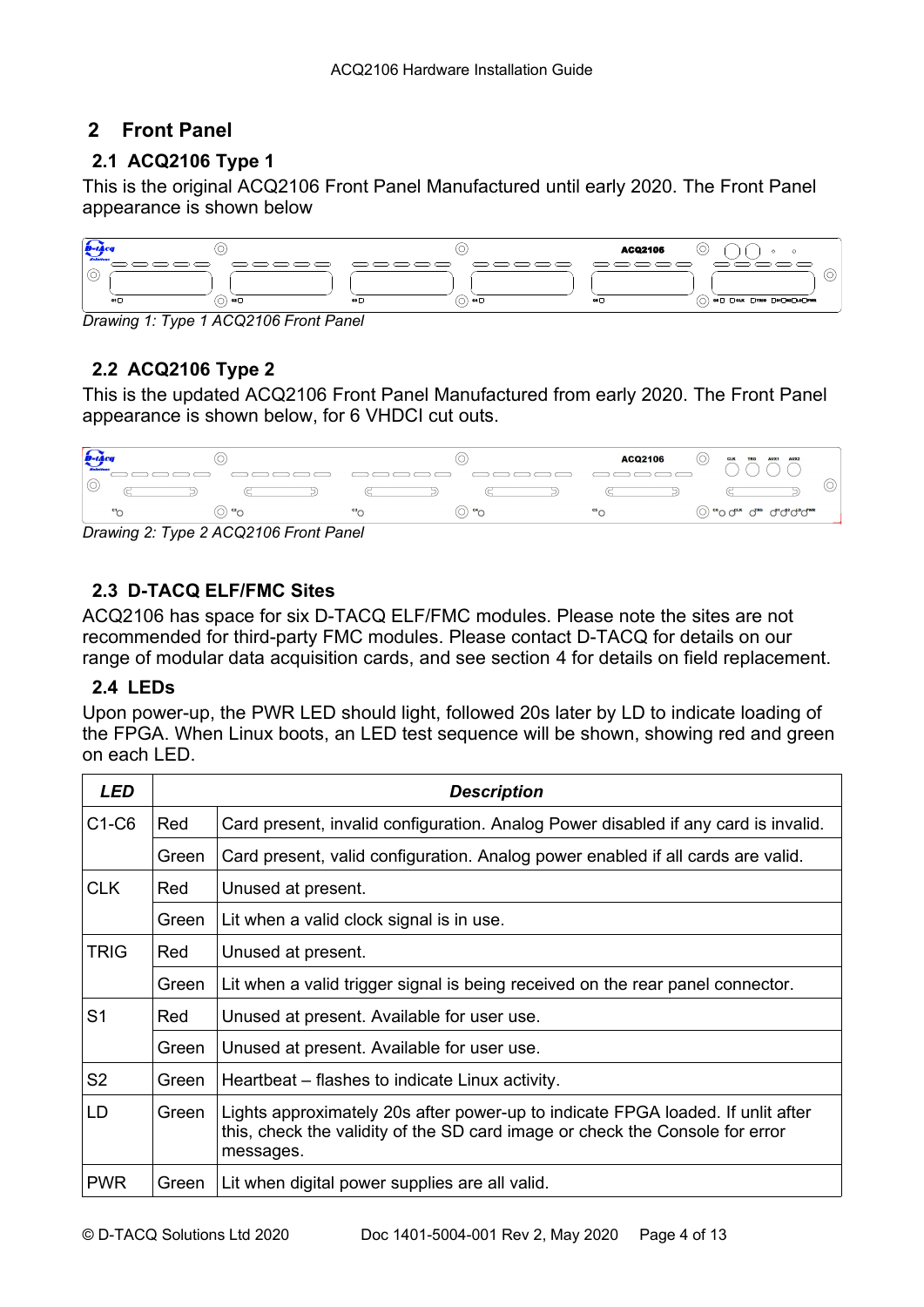#### **2.5 Front Panel Connectors**

#### *2.5.1 Type 1 Front Panel*

#### *2.5.1.1 Clock*

ACQ2106 accepts a clock signal via a centre-positive single-pin LEMO 00 Series Mini Coax connector (part EPL.00.250.NTN). Mating plugs should be compatible with this part.

ACQ2106 can also provide up to two additional front panel connections if required. Contact D-TACQ for more information.

It is common practice for customers to manufacture their own cables to fit in with their own requirements.

#### *2.5.1.2 Trigger*

ACQ2106 accepts a trigger signal via a centre-positive single-pin LEMO 00 Series Mini Coax connector (part EPL.00.250.NTN). Mating plugs should be compatible with this part.

ACQ2106 can also provide up to two additional front panel connections if required. Contact D-TACQ for more information.

It is common practice for customers to manufacture their own cables to fit in with their own requirements.

## *2.5.2 Type 2 Front Panel*

Type 2 Front panel provides up to 4 Front Panel LEMO connectors these provide the same Clock and Trigger functionality as Type 1 but with additional features:

## *2.5.2.1 TTL or Opto-Coupled Signals*

All Front Panel LEMO input signals can be configured as either original 3.3V(or 5V) TTL inputs or opto-coupled inputs.

The Opto-coupled inputs are of type TLP2367 5V inputs. The minimum input voltage is 4.5V and the maximum input voltage of 6V; the source must supply at least 6mA to ensure correct operation. If higher voltages are required a user in-line resistor may be used to reduce the input voltage at the connector contact D-TACQ to verify any setup.

Each signal is independently selected for TTL or Opto-coupled using individual switches on the FP Top-Deck. This board is accessed by removing the top cover of the ACQ2106 and is located immediately behind the Front Panel LEMO connectors

Selecting the signalling type for each signal required two switches to be set as follows

|                      | <b>SWAn</b> | SWBn |
|----------------------|-------------|------|
| Opto-Coupled Input B |             |      |
| Bypass/TTL Input     |             |      |

## *2.5.2.2 Aux and GPIO*

These two signal are 3.3V TTL I/O signals (input only when configured as Opto-Coupled)

These signals can be used to provide additional synchronisation inputs or can be used to output signals from the ACQ2106, for example Clock and or Trigger. Further details can be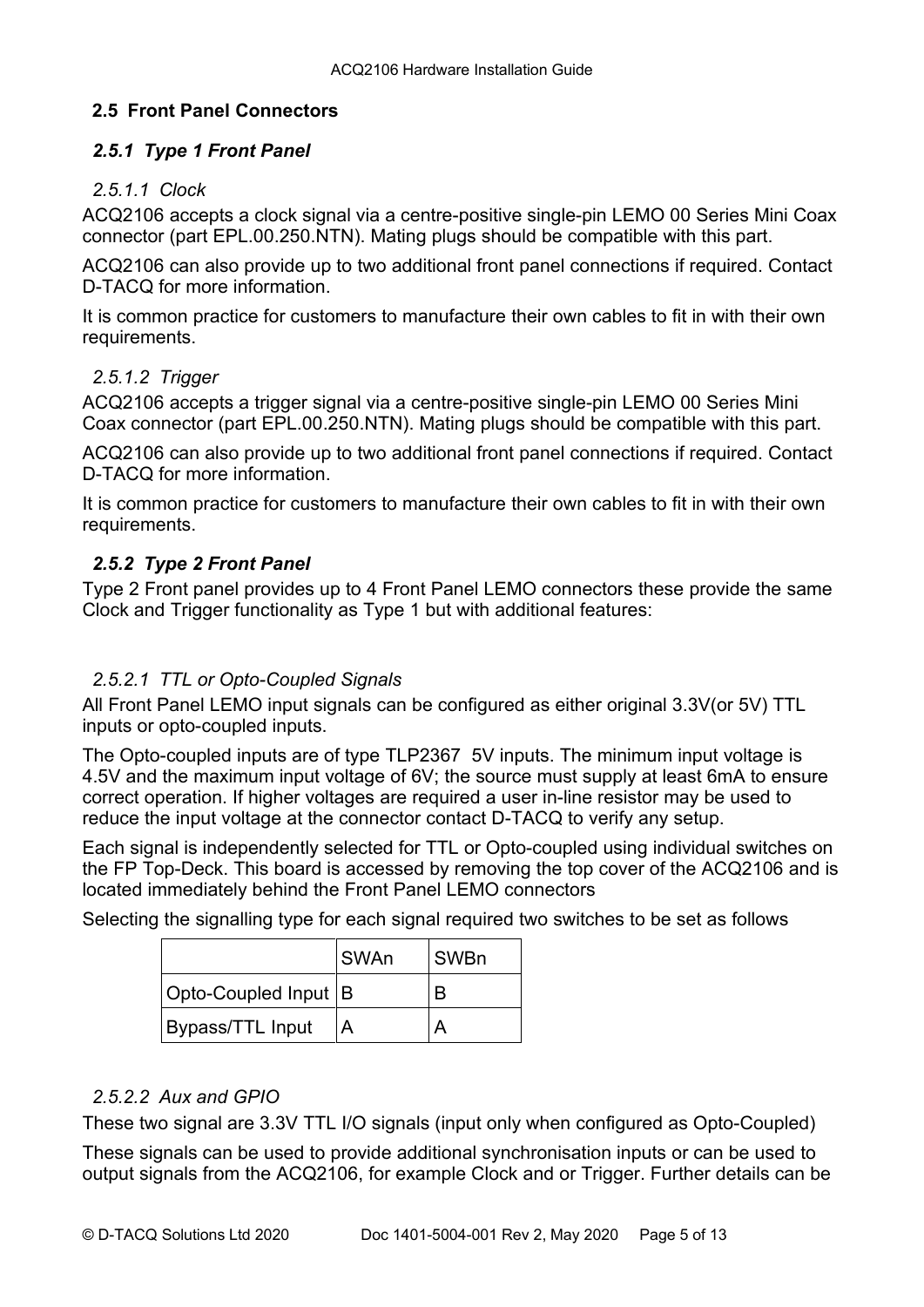found in the user guide at [http://d-tacq.com/details\\_page.php?prod\\_id=contact&page\\_id=2](http://d-tacq.com/details_page.php?prod_id=contact&page_id=2)



*Type2 Front panel, CLK/TRG/AUX Lemo Connections Detail*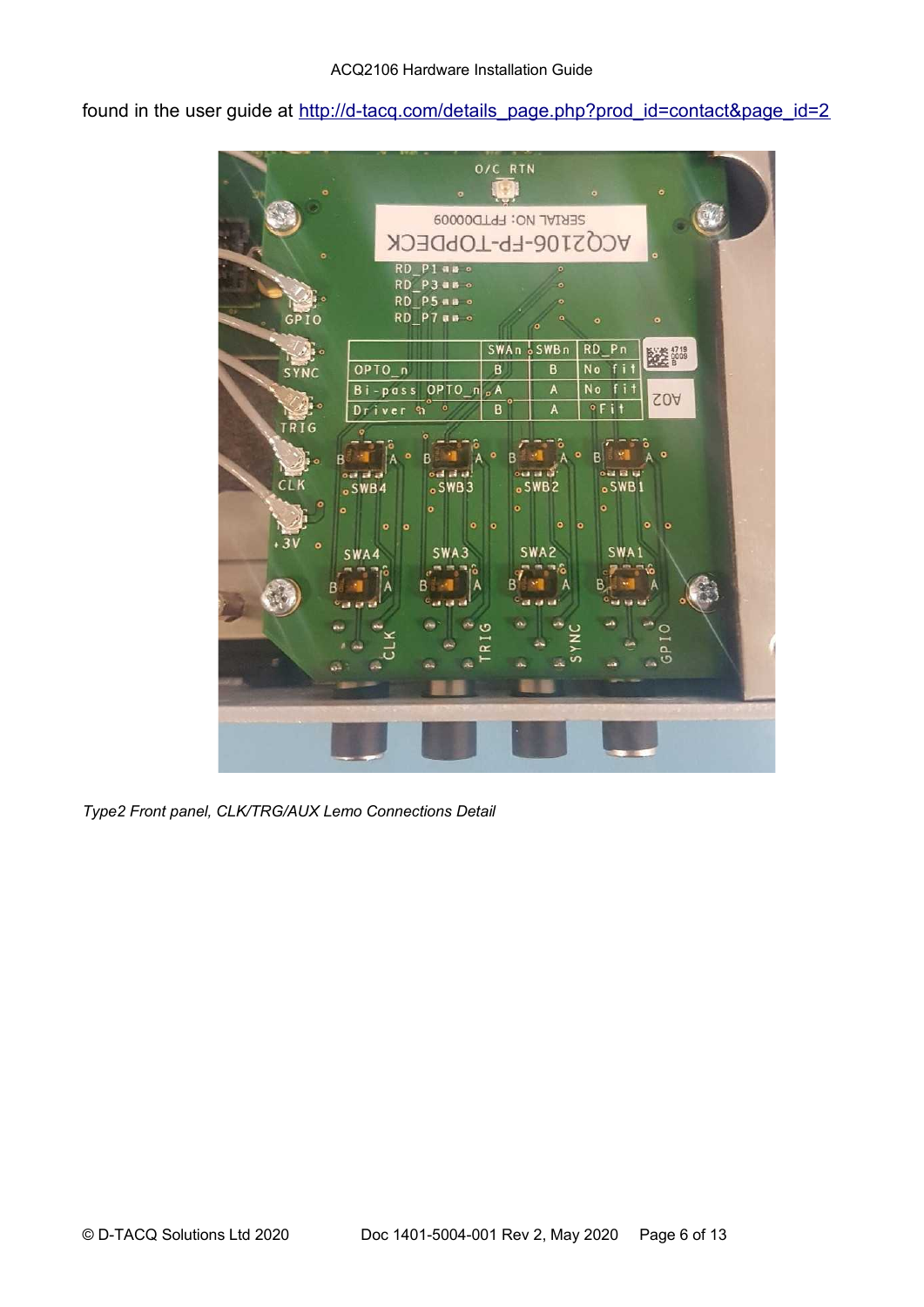## **2.6 Air Inlets**

The row of slots above the module front panel sites allow air to enter ACQ2106, drawn across the cards by the rear fans. Do not cover the air inlets.

## **3 Rear Panel**

From left to right, the ACQ2106 rear panel is shown below.



*Drawing 3: Typical ACQ2106 Rear Panel*

## **3.1 Console**

ACQ2106 uses an FTDI FT232R USB-Serial converter for console access via a Micro USB port. Please see the FTDI website for drivers. Serial Console settings are as follows.

| <b>Name</b>         | <b>Setting</b> |
|---------------------|----------------|
| <b>Baud Rate</b>    | 115200         |
| Data Bits           | 8              |
| Parity              | <b>No</b>      |
| <b>Stop Bits</b>    | $\mathbf 1$    |
| <b>Flow Control</b> | None           |

## **3.2 Sync Bus**

D-TACQ provides two Sync Bus connectors allowing multiple units to be chained together. The bus uses standard HDMI cables (typically provided by the customer) and has two ports – one input, one output.

The sync bus uses +3.3V CMOS logic and is compatible with D-TACQ ACQ1001, ACQ1002 and ACQ2006 carriers. A breakout module (TERM05) providing Pluggable Terminal Block (PTB) or BNC connectors is also available.

The sync ports may also be used for digital I/O in some customer applications and devices are able to communicate over  ${}^{12}C$  if required. Please contact D-TACQ for details.

Please note the system is not capable of connecting to a monitor – the ports may only be used for digital I/O.

The pinouts and functionality are described as follows.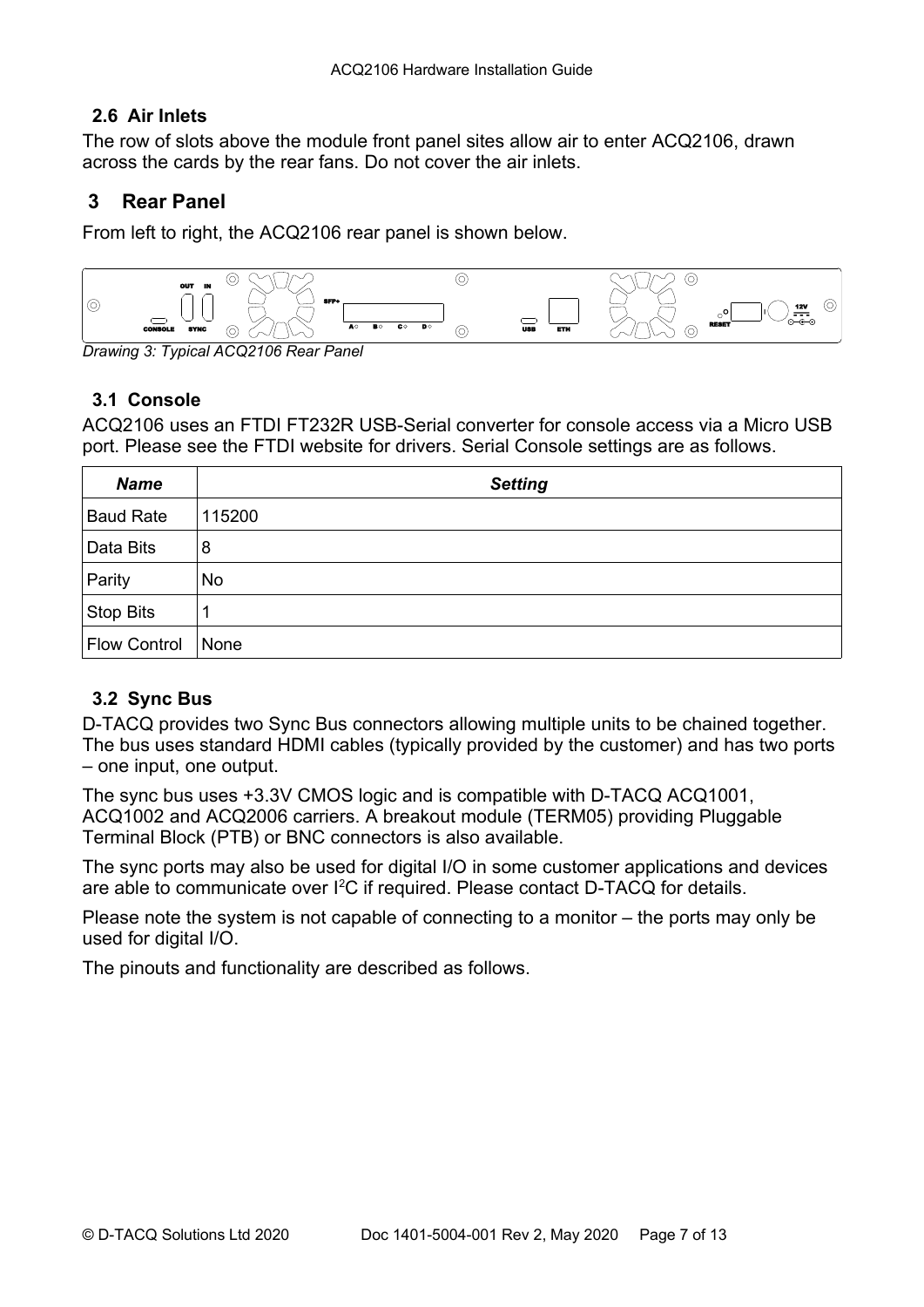| Pin                                | <b>Name</b>            | <b>Description</b>                                                 |                                                                    |  |
|------------------------------------|------------------------|--------------------------------------------------------------------|--------------------------------------------------------------------|--|
|                                    |                        | <b>Output</b>                                                      | <b>Input</b>                                                       |  |
|                                    | Sync                   | <b>Synchronisation Output</b>                                      | Synchronisation Input                                              |  |
| 4                                  | Trigger                | <b>Trigger Output</b>                                              | Trigger Input                                                      |  |
|                                    | <b>GPIO</b>            | General Purpose Output. May be<br>switched to an input if desired. | General Purpose Input. May be<br>switched to an output if desired. |  |
| 10                                 | <b>Clock</b>           | <b>Clock Output</b>                                                | Clock Input                                                        |  |
| 15                                 | <b>SCL</b>             | <sup>12</sup> C Master Clock Output                                | I <sup>2</sup> C Slave Clock Input                                 |  |
| 16                                 | <b>SDA</b>             | $I2C$ Master Data                                                  | I <sup>2</sup> C Slave Data                                        |  |
| 19                                 | Cable<br><b>Detect</b> | Allows master to detect the presence<br>of a slave device.         | Ground (0VD)                                                       |  |
| 18                                 | +V                     | +3.3V for powering auxiliary devices.<br>Current-limited to 100mA. | NC - Not Connected                                                 |  |
| 2, 3, 5, 6,<br>8, 9, 11,<br>12, 17 | <b>GND</b>             | Ground (0VD)                                                       |                                                                    |  |
| 13, 14                             | <b>NC</b>              | <b>Not Connected</b>                                               |                                                                    |  |

## **3.3 High-speed Comms**

ACQ2106 is capable of providing multiple high-speed comms options. Up to four SFP+ Fiber ports may be provided. PCIe or other data protocols are available - contact D-TACQ for more details.

## **3.4 USB**

ACQ2106-EU contains a USB 2.0 OTG port capable of being a host or a standard device, allowing use of external storage, for example. To allow both configurations, ACQ2106 contains a USB port of type micro-AB, accepting either micro-A or micro-B connectors.

## **3.5 Ethernet**

A single gigabit Ethernet port accepts standard RJ45 connectors.

## **3.6 Reset**

Use a paper clip or pin to push the reset button if required.

## **3.7 Power**

Power is provided to ACQ2106 by an external 12V regulated DC supply capable of outputting approximately 80W, although a supply capable of a minimum of 30W may be used depending on payload. A rocker switch allows ACQ2106 to be powered on or off.

The socket accepts a standard DC barrel connector, centre-positive, 2.5mm internal diameter, 5.5mm external diameter, with length a minimum of 10.5mm.

The power supply's input Earth should be connected to the output 0VD.

## **3.8 Fans**

Fan outlets help keep ACQ2106 cool, drawing air across the modules from front to back. Do not cover the fan outlets.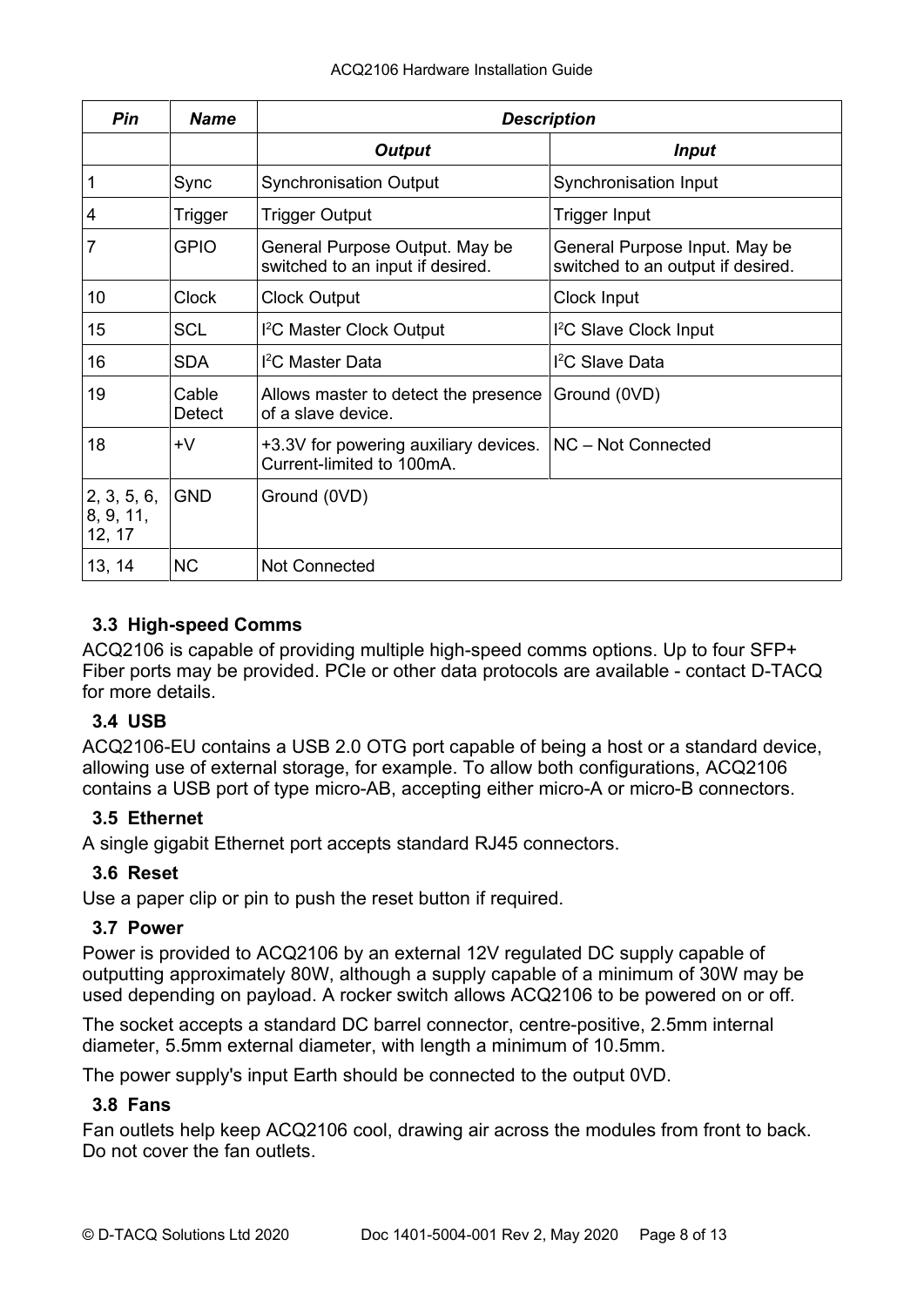## <span id="page-8-0"></span> **4 D-TACQ ELF/FMC Card Replacement**

The modular ELF or FMC cards may be replaced by the user. Contact D-TACQ for more detailed instructions.

## **Warning!**

Third-party cards may not be compatible with the D-TACQ mechanical superset of the FMC specification and undesired effects may occur. ACQ2106 includes power rails on the mezzanine connectors for D-TACQ ELF cards and therefore only uses certain pins for FPGA connections.

Please contact D-TACQ to check compatibility if you wish to use third-party FMC cards with ACQ2106. A better option may be to use ACQ1001Q-FMC (single-site carrier), ACQ1002R-FMC or ACQ1002S-FMC (both dual-site: 1x FMC, 1x ELF) which are all fully compliant with the FMC standard.

ACQ2106 is a complex electronic assembly. Special care should be taken in handling. The cards are susceptible to damage by ESD and improper power connections or FPGA configurations.

- 1. Ensure ESD precautions (chassis and body grounding) are taken before and during the opening of the case.
- 2. Please be extremely careful to ensure correct card alignment when plugging in the cards to avoid mezzanine card pin damage.

#### **4.1 Case Opening**

1. Remove the 12 screws which hold on the lid.

#### **4.2 Mezzanine Card Removal**

- 1. Remove the 2 screws on the underside at the front. The two on the top at the front may be left attached.
- 2. Remove the 2 screws on top at the rear of the card. Remove the 2 screws in the centre of D-TACQ Extended Length cards.
- 3. Carefully lift the card away from the mezzanine connector. Note that not a lot of force is required to do this and the card should not bend.
- 4. Jog the card out from the front panel.

## **4.3 Card replacement and Case Closing**

- 1. Follow the above instructions in reverse order.
- 2. Ensure the correct FPGA and Software images are installed prior to powering up.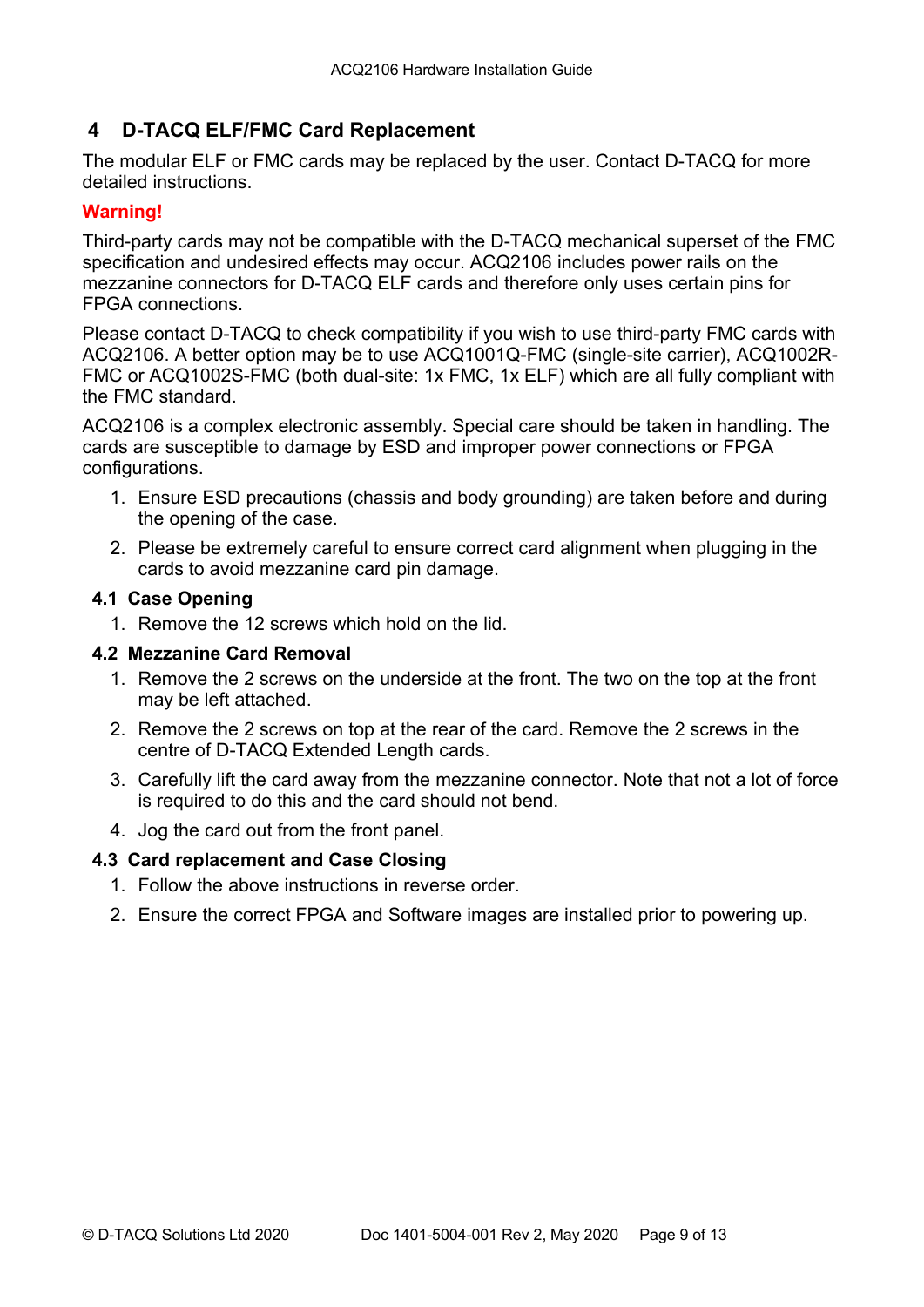## **5 Specifications**

| <b>Parameter</b>           | <b>Value</b>                                              |  |  |
|----------------------------|-----------------------------------------------------------|--|--|
| Form Factor                | Standard 1U 19" Chassis                                   |  |  |
| <b>Power Source</b>        | External 12V DC                                           |  |  |
| <b>Power Consumption</b>   | Dependent on payload but typically 15-25W + 10W per site. |  |  |
| Environmental              | 0-50°C Operational<br>-10-85°C Non-Operational            |  |  |
| <b>Front Panel Clock</b>   | 5V or 3.3V TTL                                            |  |  |
| <b>Front Panel Trigger</b> | 5V TTL                                                    |  |  |
|                            |                                                           |  |  |
|                            |                                                           |  |  |
|                            |                                                           |  |  |
|                            |                                                           |  |  |
|                            |                                                           |  |  |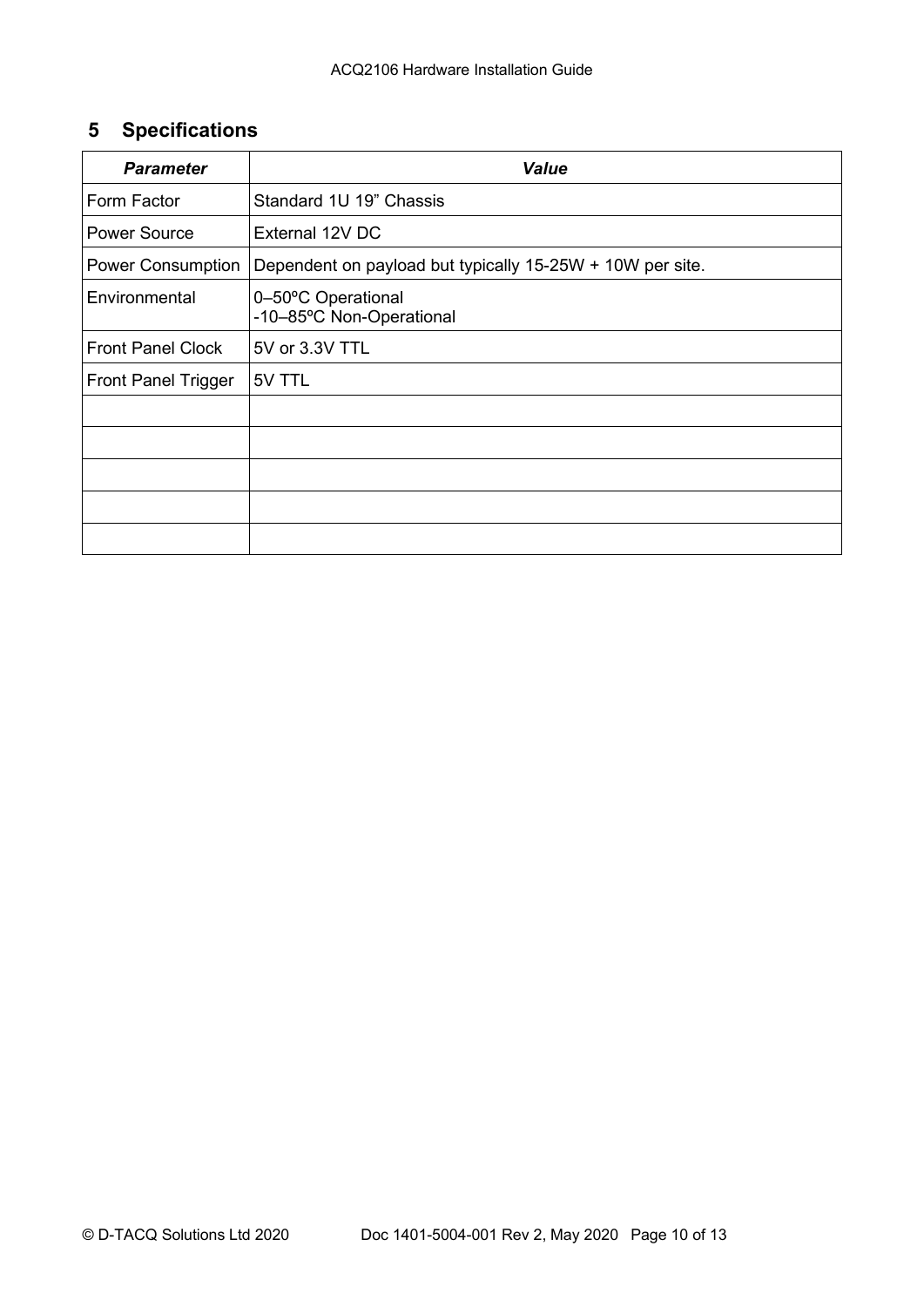## **6 Mounting Options**

ACQ2106 mounts in a 19" rack. Alternatively, the custom-built case allows standalone use with optional tilting feet. Please contact D-TACQ for options.

Mounting points for the 19" lugs are in the following locations, on both the left and right of the case.



*Drawing 4: ACQ2106 Mounting Point Locations*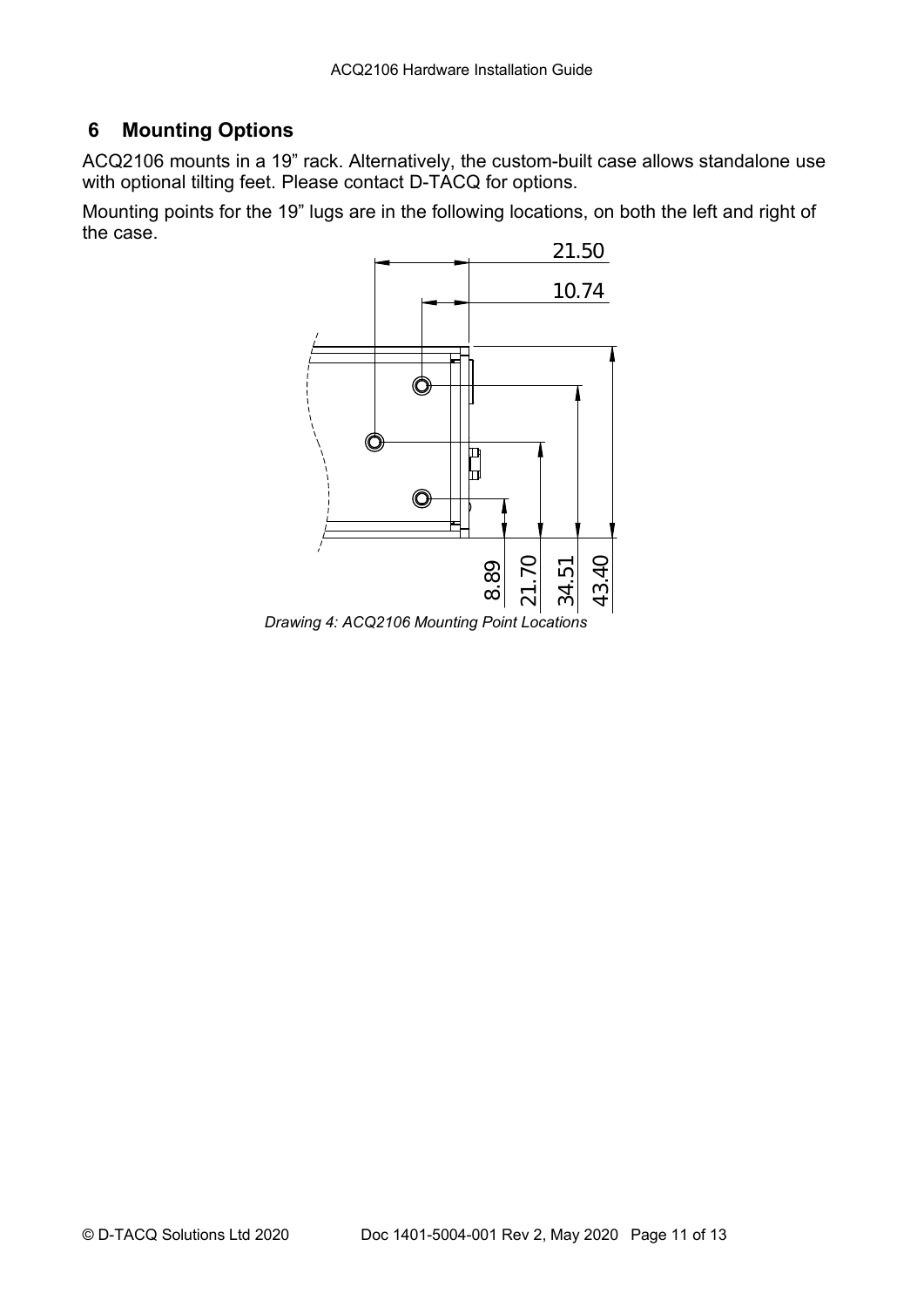## **7 Dimensions**



*Drawing 5: ACQ2106 Case Dimensions*